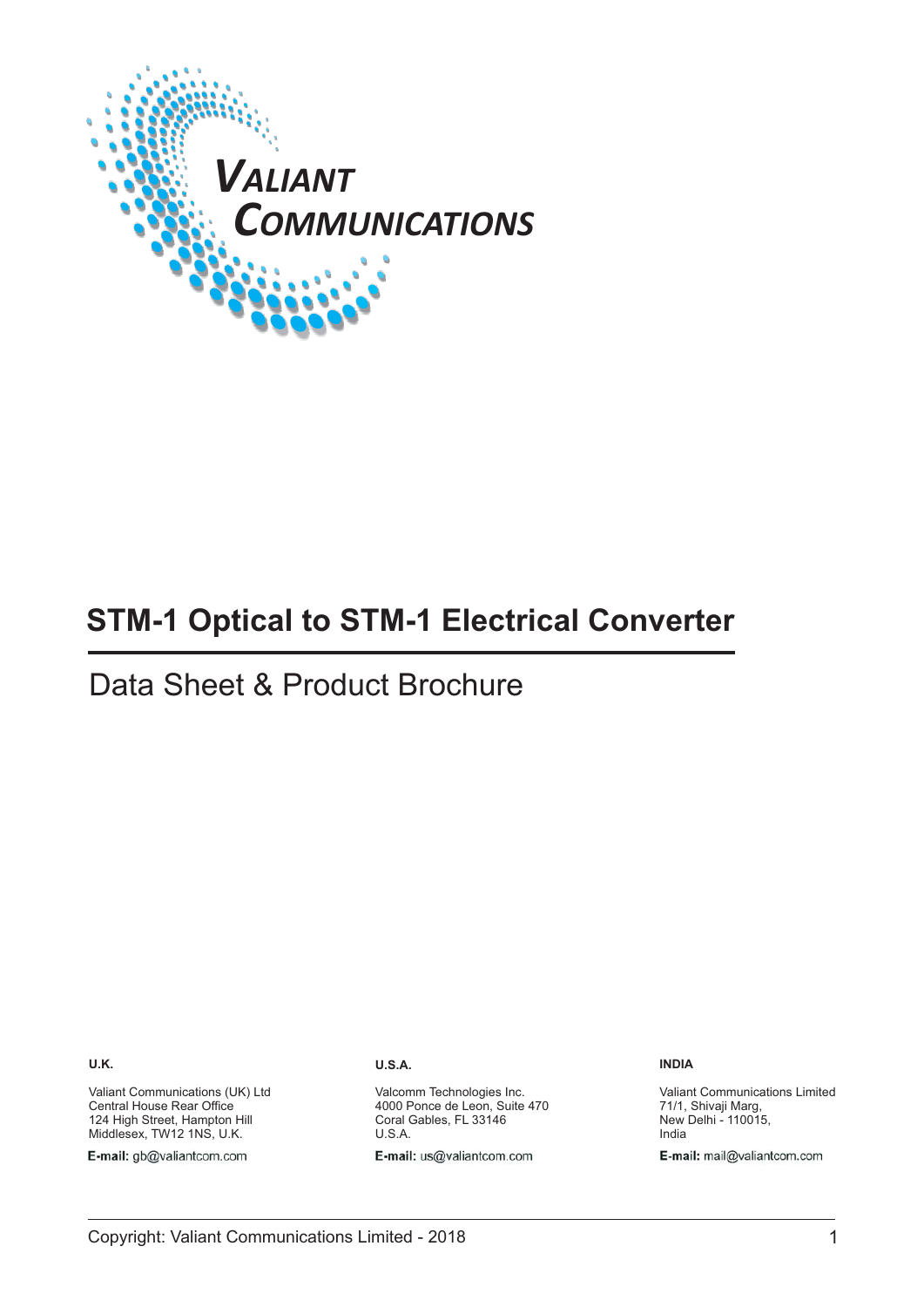## **Product Overview**

Valiant's STM-1 Optical to STM-1 Electrical converter provides a simple and cost-effective conversion between STM-1 optical interface and STM-1 electrical interface. STM-1 Optical to STM-1 Electrical converter is an interface conversion



equipment supplied with one STM-1 electrical (75 Ohms BNC) interface and one STM-1 optical (MSA compliant SFP) interface.

1+1, STM-1 Optical to STM-1 Electrical converter option is also offered and available.

STM-1 Optical to STM-1 Electrical converter is a compact solution housed in a 1U high (44mm), 19-inch rack-mountable shelf, which can be installed in any DIN-standard 19-inch rack.

This unit offers three power supply options. Options for the power supply to the equipment include:

- a) Dual DC -48V Inputs (range -18V DC ~ -72V DC), for power input redundancy.
- b) SingleAC 110VAC to 240VAC, 50 / 60 Hz Inputs.
- c) Single -48V DC (range -18V DC  $\sim$  -72V DC) Input.

#### **Features**

- -1+0, STM-1 Optical to STM-1 Electrical converter version.
- $\bullet$ Dual (1+1), STM-1 Optical to STM-1 Electrical converter version.
- -Standard 75 BNC connector of the STM-1 electrical interface.
- -19 inch, 1U (44mm) rack mounting chassis .
- -Standard MSA compliant SFP optical interface. Allows installation of field removable / field upgradable optical SFPs.
- -Short haul (1310nm), long haul (1550nm) and multi mode (850nm) optical SFP modules offered.
- -Offers multiple distance SFP options on the optical link 2KM, 15KM, 40KM, 80KM, 120KM, 150KM, 200KM and 260KM.
- -Management options:
	- $\mathbf{r}$ Serial RS232 Port (COM Port).
	- $\mathbf{v}$ USB interface (COM Port).
	- ▸ 10/100 BaseT Ethernet Port allows the equipment to be remotely accessed using Telnet over a TCP-IP Network.
	- ▸ SNMP V2 monitoring.
	- ▸ Network Management System - Windows XP and Windows 7 compatible Network Management System (NMS).
- -High reliability, complies to ITU-T G.703 and G.957.
- -State-of-the-art design. Industrial Grade Temperature specifications - ensures normal working under difficult environments.
- -Low power consumption.
- $\bullet$ Supports local and remote loop-back on electrical or optical interfaces for system diagnostics.
- -Simple operation and maintenance.
- -75 Ohms (BNC connector) compliant with ITU-T G.703 and Telcordia GR-253 155Mbps electrical interfaces
- -ITU-T G.783 compatible loss of signal detect.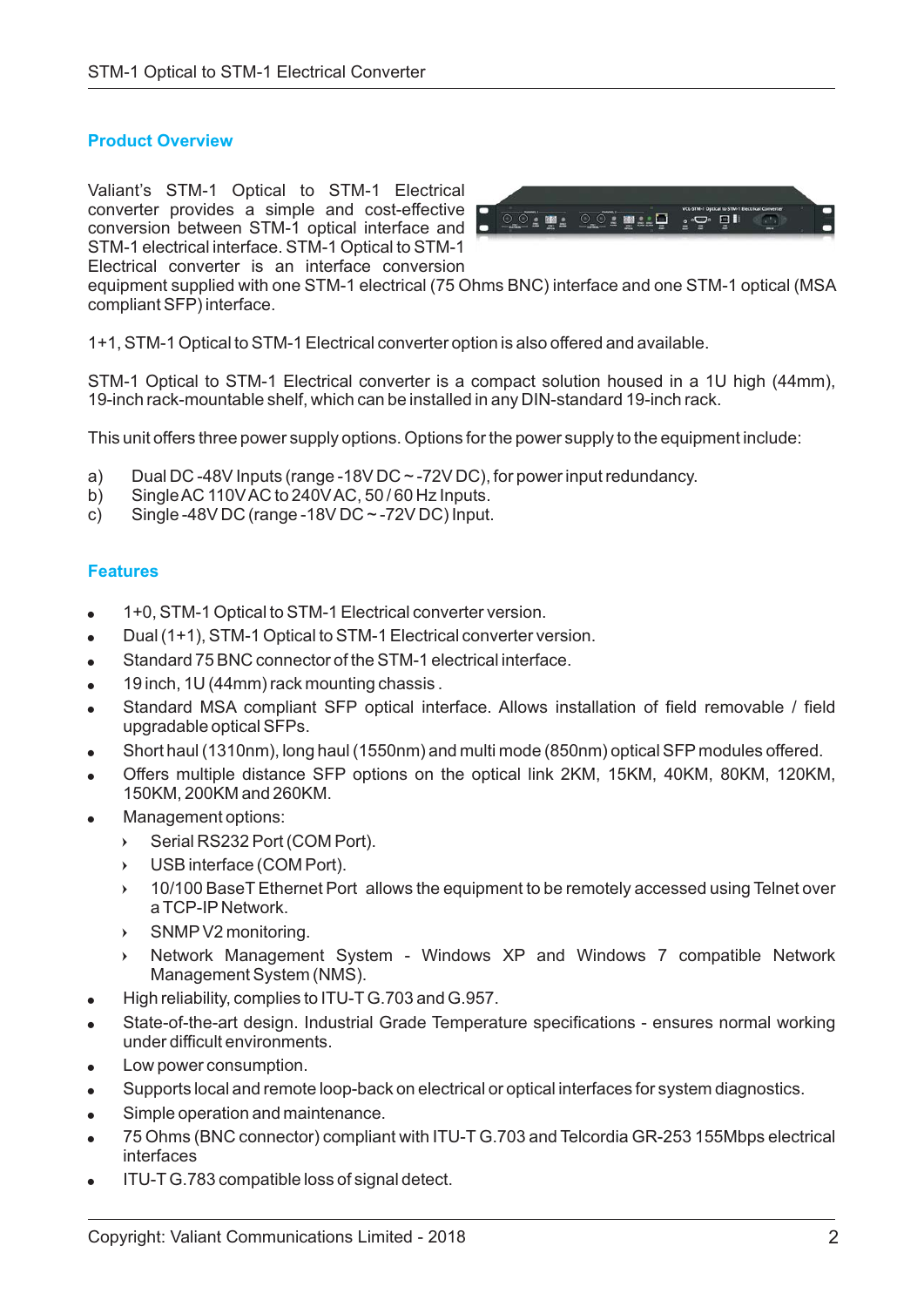## **Features**

- -STM-1 Electrical Interface - handles over 12.7dB of cable loss.
- SFP - LC optical interface.
- Hot-pluggable SFPs.
- SFP with DDMI Interface - for read back of transmit and received optical power.
- Class 1 laser safety.
- $\bullet$ Compliant with ITU-T G.957 STM-1.

## **Application Diagram**



## **Compliance**

| G.703 | Provides one standard STM-1 electrical interface complying with G.703                                              |
|-------|--------------------------------------------------------------------------------------------------------------------|
| G.707 | Network node interface for the synchronous digital hierarchy (SDH)                                                 |
| G.781 | Structure of Recommendations on equipment for the Synchronous Digital Hierarchy<br>(SDH)                           |
| G.782 | Types and characteristics of Synchronous Digital Hierarchy (SDH) equipment                                         |
| G.783 | Characteristics of Synchronous Digital Hierarchy (SDH) equipment functional blocks                                 |
| G.813 | Timing characteristics of SDH equipment slave clocks (SEC)                                                         |
| G.825 | Control of Jitter and Wander within Digital Networks Which are Based on the<br>Synchronous Digital Hierarchy (SDH) |
| G.957 | Provides one standard STM-1 optical interface complying with G.957                                                 |
| G.958 | Digital line systems based on the Synchronous digital hierarchy for use on optical<br>fiber cables                 |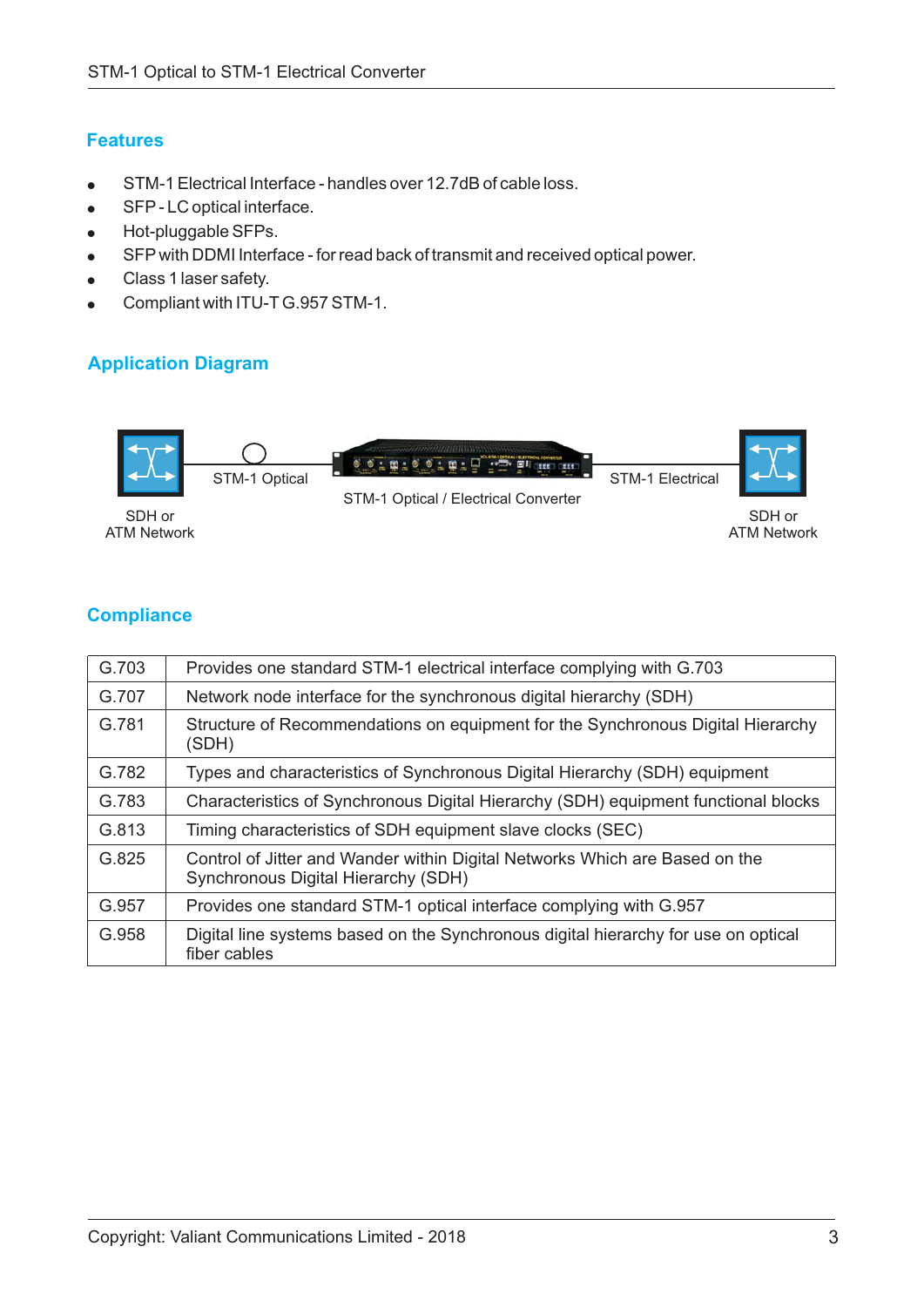## **Front View**

### **Single Channel DC Version**



#### **Single Channel Dual DC Version**



#### **Single Channel AC Version**



#### **Dual Channel Single DC Version**



## **Dual Channel Dual DC Version**



## **Dual Channel Single AC Version**

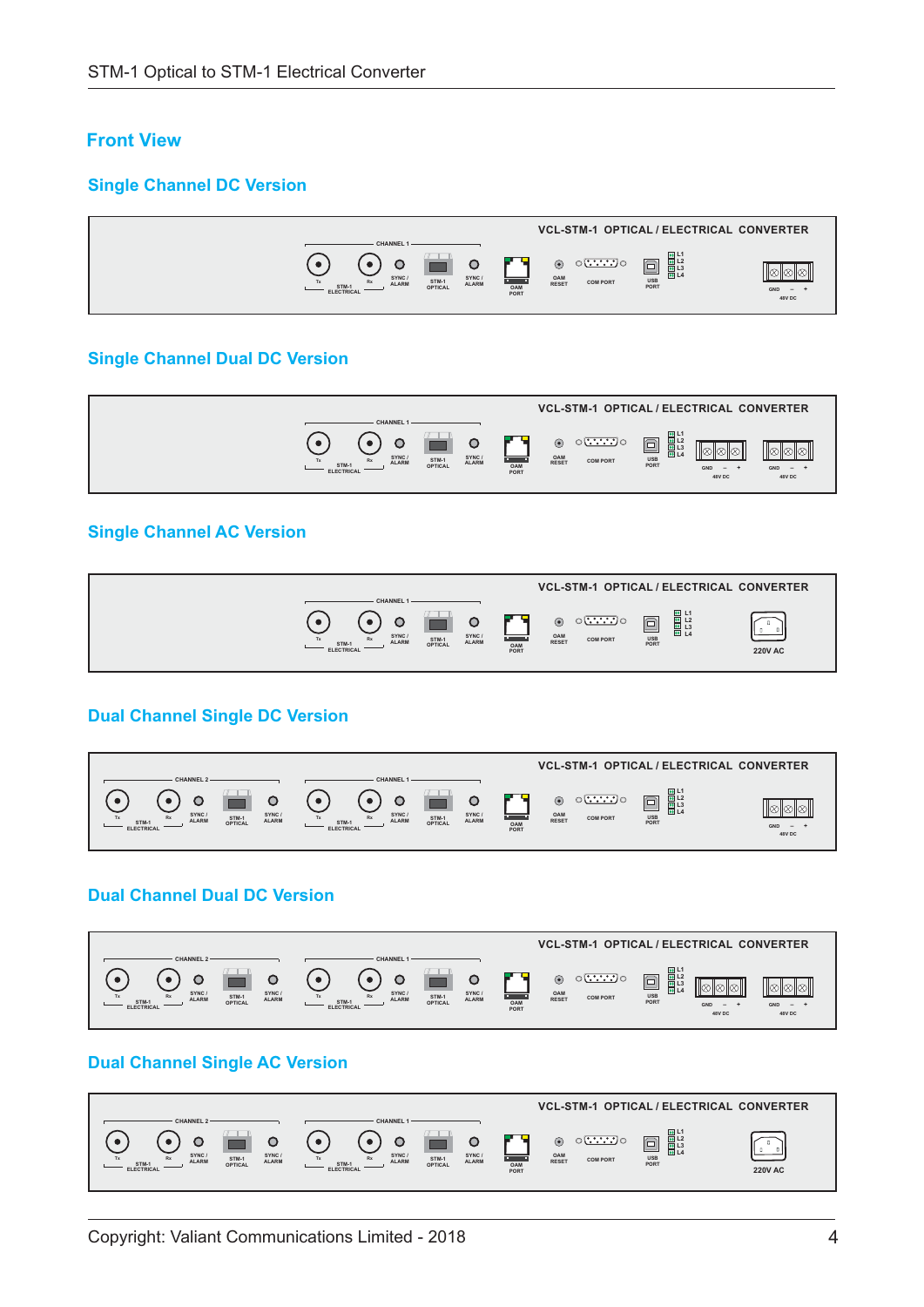# **Technical Specifications**

## **STM-1 Electrical Interface**

| Data Rate                               | 155.52 Mbps           |
|-----------------------------------------|-----------------------|
| Standard                                | ITU-T G.703 Compliant |
| Impendence                              | 75 Ohms resistive     |
| Peak to peak voltage (signal)           | $1 + 0.1 V$           |
| Rise time between 10% and 90%           | $< 2$ ns              |
| amplitudes of the measured steady state |                       |
| amplitude                               |                       |
| <b>Maximum Attenuation</b>              | 12.7dB at 78MHz       |
| <b>Jitter</b>                           | As per ITU-T G.825    |
| Line Code                               | <b>CMI</b>            |
| <b>Physical Connector</b>               | <b>BNC Coaxial</b>    |

## **STM-1 Optical Interface**

| Data Rate                               | 155.52 Mbps                            |
|-----------------------------------------|----------------------------------------|
| Standard                                | <b>ITU-T G.957 STM-1</b>               |
| Coding                                  | <b>NRZ</b>                             |
| Connector                               | LC                                     |
| Light source                            | Laser Diode                            |
| Wave length options                     | 850nm / 1310nm / 1550nm                |
| <b>Transmission type</b>                | Dual Fiber (standard)                  |
|                                         | Single Fiber Bi-directional (optional) |
| <b>Automatic Laser Shut Down Option</b> | Provided - User selectable option      |
| Transmit power                          | As per SFP used                        |
| Receive sensitivity                     | As per SFP used                        |

## **Alarms**

- -LOS (Loss of Signal).
- AIS (All Ones Alarm).
- -Optical Power Input High Alarm.
- -Optical Power Input Low Alarm.
- $\bullet$ SNMP V2 Traps.

## **Loop-backs**

- $\bullet$ STM-1 Electrical local loop-back.
- STM-1 Electrical remote loop-back.
- STM-1 Optical local loop-back. -
- STM-1 Optical remote loop-back.  $\bullet$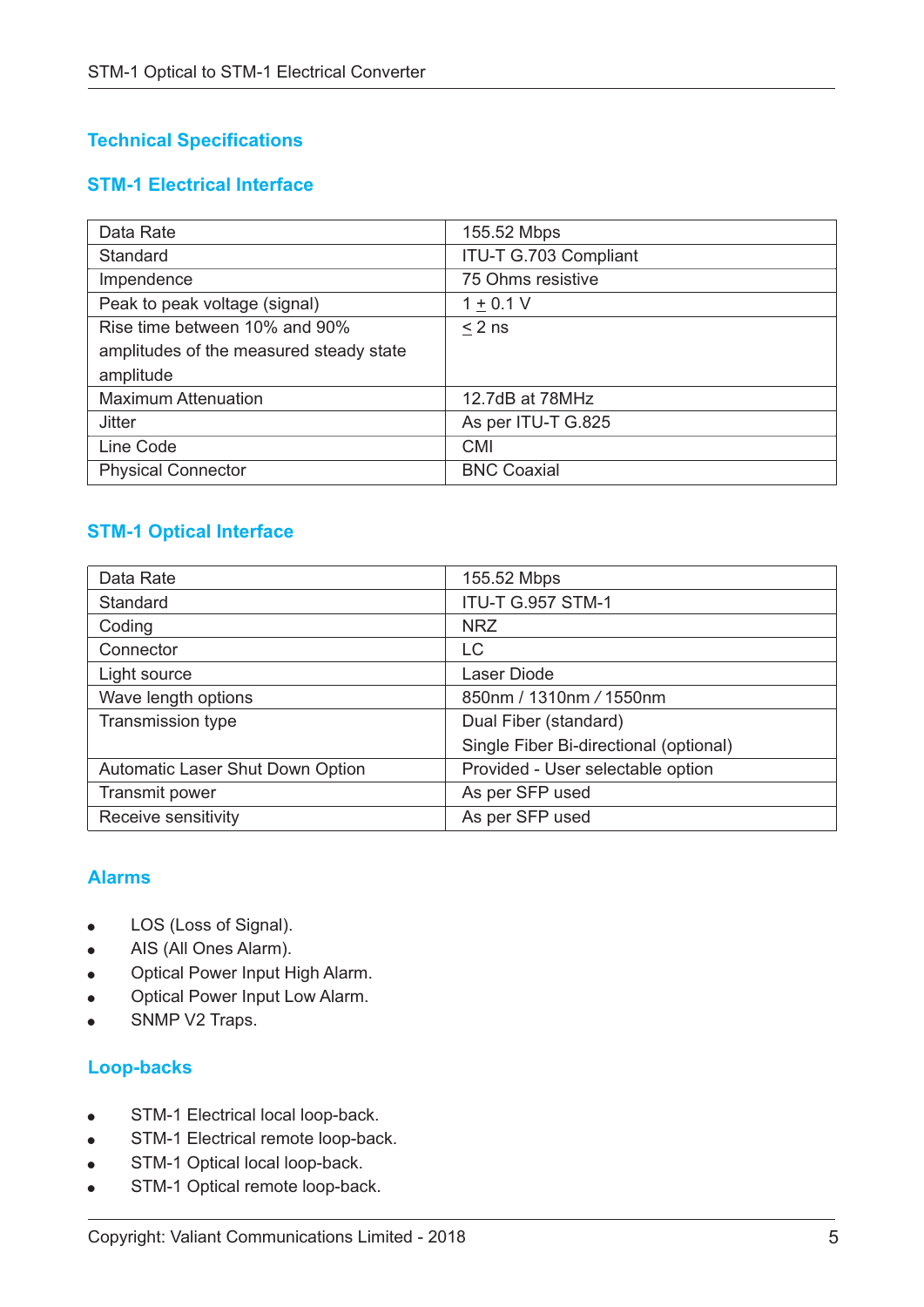### **System Access, Control and Management Options:**

| Telnet                                                        |
|---------------------------------------------------------------|
| CLI Control Interface (HyperTerminal or VT100)                |
| Windows XP and Windows 7 based GUI (Graphical User Interface) |
| SNMP V <sub>2</sub>                                           |

#### **OAM: Operation And Management Ports**

| RS232 Serial Port                        |
|------------------------------------------|
| USB COM Port                             |
| 10/100BaseT Ethernet for Telnet and SNMP |

## **Security and Protection**

- -Secured Access via SSH V2
- -Password Protection: Password Protection in compliance with the mandatory clauses of the GR-815-CORE-2 specifications for secured access control
- -Security Audit: All access logs for up to 30 days are maintained for security audit purposes
- -Logging: Maintains a log of all successful and un-successful attempts. Logged information includes the ID and the IP address of the accessing entities. Alerts the administrator if the un-successful logging attempts exceed 5.

## **Power Supply**

| Input voltage     | - Dual DC -48V Inputs (range -18V DC $\sim$ -72V DC)  |
|-------------------|-------------------------------------------------------|
|                   | - Single AC 110V AC to 240V AC, 50 / 60 Hz Inputs     |
|                   | - Single -48V DC (range -18V DC $\sim$ -72V DC) Input |
| Power consumption | $\leq$ 6 W (1+0 version)                              |
|                   | $< 8 W (1+1$ version)                                 |

## **Environmental**

| Working temperature | $-0^{\circ}$ C ~ +50 <sup>°</sup> C for operation |
|---------------------|---------------------------------------------------|
| Relative humidity   | < 95% (Non condensing)                            |
| Altitude            | Sea level to 5000 meters                          |

## **Mechanical Specification**

| Rack Mounting | Standard 19 Inch. DIN Rack |
|---------------|----------------------------|
| Height        | 44 mm.                     |
| Depth         | $260$ mm.                  |
| Width         | 480 mm.                    |
| Weight        | 3.4 kgs                    |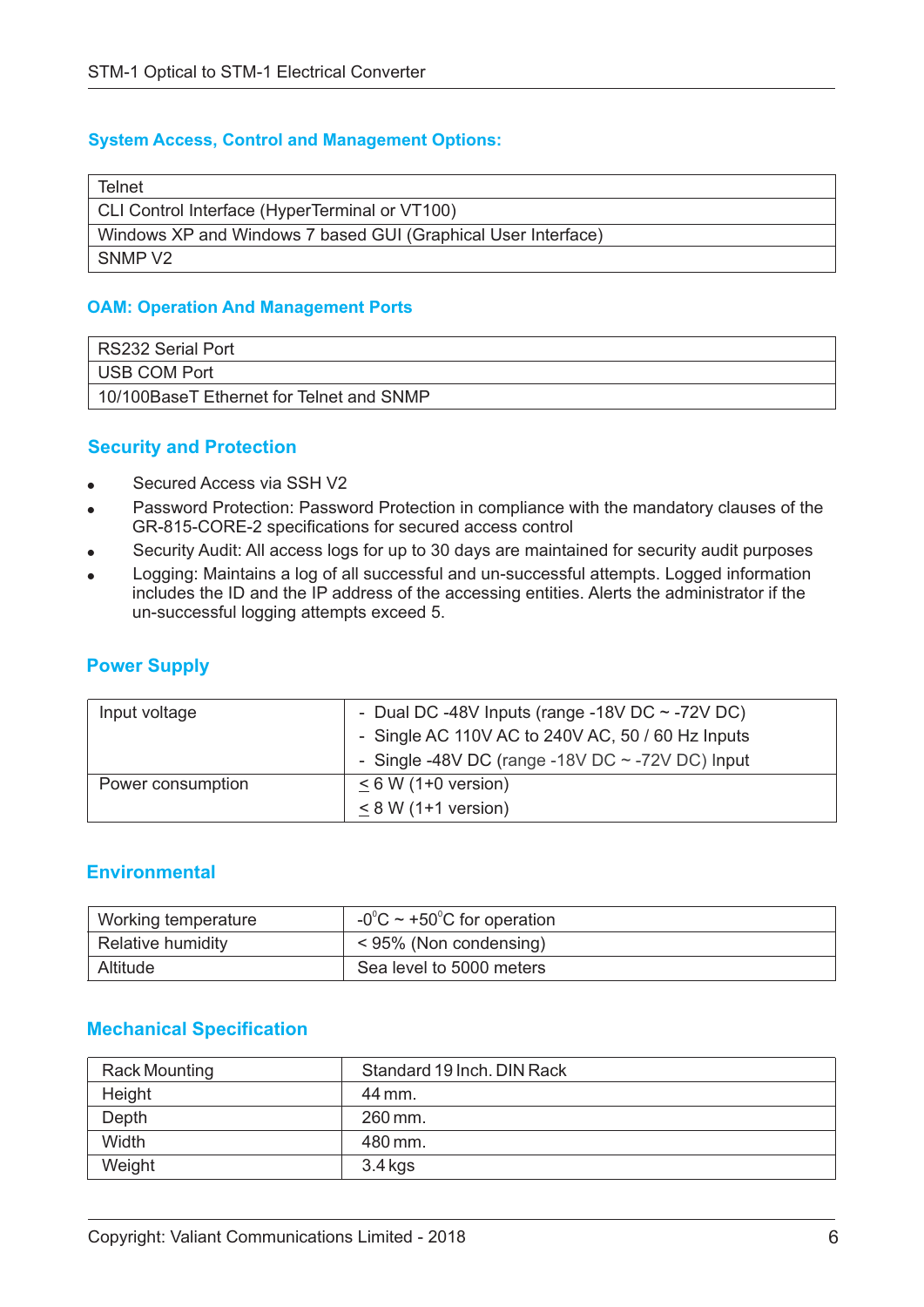|                | S. No. Part #                               | <b>STM-1 O/E (Common Equipment)</b>                                                                                                                                                                                                                                                                                                                                                                                                                                                                                                                        |
|----------------|---------------------------------------------|------------------------------------------------------------------------------------------------------------------------------------------------------------------------------------------------------------------------------------------------------------------------------------------------------------------------------------------------------------------------------------------------------------------------------------------------------------------------------------------------------------------------------------------------------------|
| $\mathbf{1}$   | VCL-STM-1-10-OE-1479-<br><b>AC-WLWL-DKM</b> | STM-1 Optical / Electrical converter (1+0) 19-inch 1U High<br>Rack Mount Version Includes:<br>- 1 x STM-1 electrical interface (155 Mbps, 2xBNCF Coaxial)<br>- 1 x STM-1 optical interface (SFP based - without SFP)<br>- 1 x SFP to be ordered separately<br>- 1 x 100-240V AC Power Supply Input<br>- 1 x System Core Cables, Installation accessories,<br>Documentation, System User Manual, System User Manual<br>Disk etc (Set)<br>- Optical Patch Cord Connectorized Cable [LC-LC, 03m]<br>- Connector Optical Attenuator [LC-LC, 20db]<br>- SNMP V2 |
| 2              | VCL-STM-1-11-OE-1479-<br><b>AC-WLWL-DKM</b> | STM-1 Optical / Electrical converter (1+1) 19-inch 1U High<br>Rack Mount Version Includes:<br>- 2 x STM-1 electrical interface (155 Mbps, 2xBNCF Coaxial)<br>- 2 x STM-1 optical interface (SFP based - without SFP)<br>- 2 x SFP to be ordered separately<br>- 1 x 100-240V AC Power Supply Input<br>- 1 x System Core Cables, Installation accessories,<br>Documentation, System User Manual, System User Manual<br>Disk etc (Set)<br>- Optical Patch Cord Connectorized Cable [LC-LC, 03m]<br>- Connector Optical Attenuator [LC-LC, 20db]<br>- SNMP V2 |
| $\mathfrak{S}$ | VCL-STM-1-10-OE-1479-<br>DC-WLWL-DKM        | STM-1 Optical / Electrical converter (1+0) 19-inch 1U High<br>Rack Mount Version Includes :<br>- 1 x STM-1 electrical interface (155 Mbps, 2xBNCF Coaxial)<br>- 1 x STM-1 optical interface (SFP based - without SFP)<br>- 1 x SFP to be ordered separately<br>- 1 x -48V DC Power Supply Input<br>- 1 x System Core Cables, Installation accessories,<br>Documentation, System User Manual, System User Manual<br>Disk etc (Set)<br>- Optical Patch Cord Connectorized Cable [LC-LC, 03m]<br>- Connector Optical Attenuator [LC-LC, 20db]<br>- SNMP V2    |

**Notes:**

**WLWL = SFP Wavelength 0850, 1310 or 1550 in nm**

**DKM = SFP Distance in Km, 002, 015, 040, 080, 120, 150, 200, 260**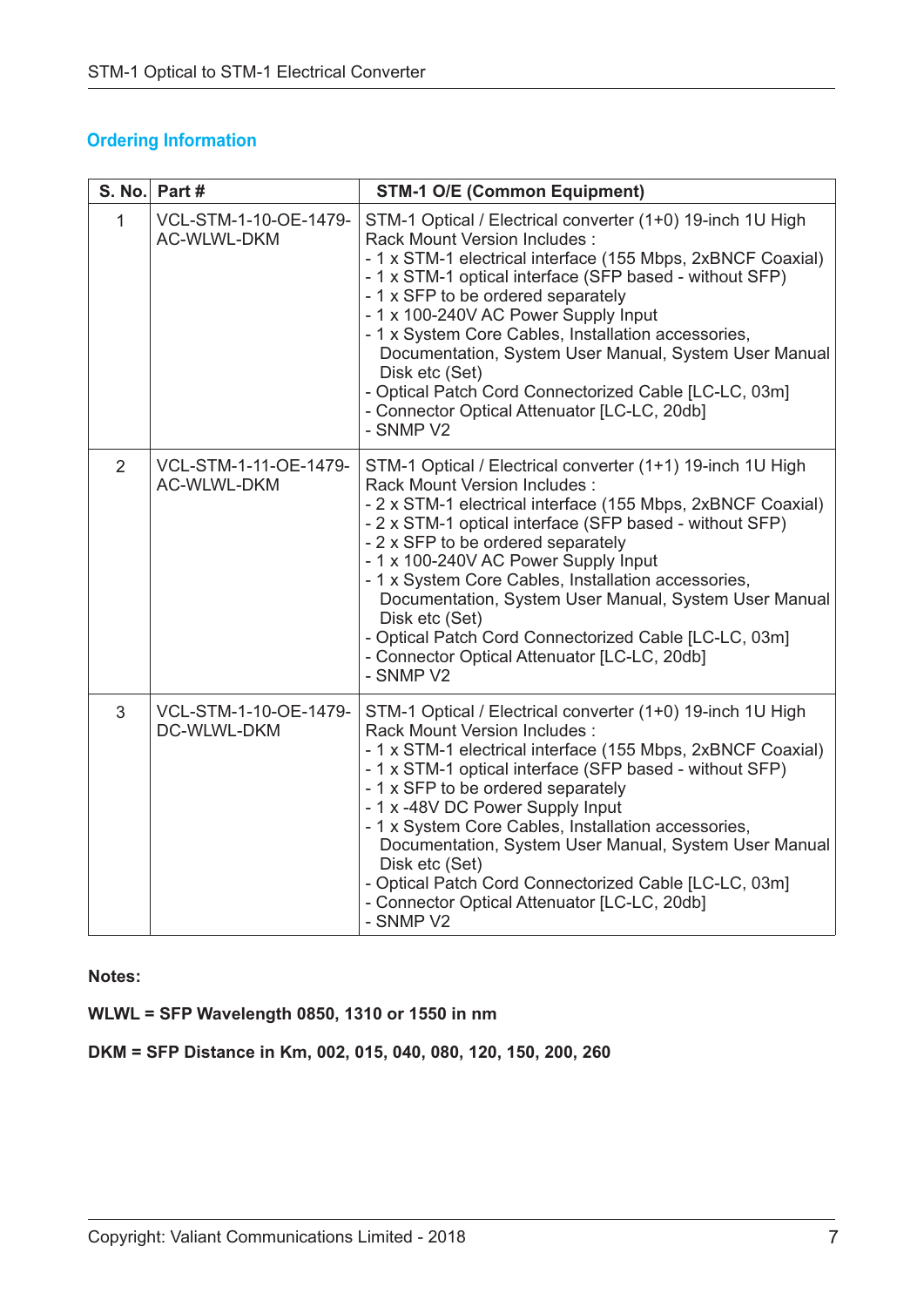|                | S. No. Part #                               | <b>STM-1 O/E (Common Equipment)</b>                                                                                                                                                                                                                                                                                                                                                                                                                                                                                                                           |
|----------------|---------------------------------------------|---------------------------------------------------------------------------------------------------------------------------------------------------------------------------------------------------------------------------------------------------------------------------------------------------------------------------------------------------------------------------------------------------------------------------------------------------------------------------------------------------------------------------------------------------------------|
| $\overline{4}$ | VCL-STM-1-11-OE-1479-<br><b>DC-WLWL-DKM</b> | STM-1 Optical / Electrical converter (1+1) 19-inch 1U High<br><b>Rack Mount Version Includes:</b><br>- 2 x STM-1 electrical interface (155 Mbps, 2xBNCF Coaxial)<br>- 2 x STM-1 optical interface (SFP based - without SFP)<br>- 2 x SFP to be ordered separately<br>- 1 x -48V DC Power Supply Input<br>- 1 x System Core Cables, Installation accessories,<br>Documentation, System User Manual, System User Manual<br>Disk etc (Set)<br>- Optical Patch Cord Connectorized Cable [LC-LC, 03m]<br>- Connector Optical Attenuator [LC-LC, 20db]<br>- SNMP V2 |
| 5              | VCL-STM-1-10-OE-1479-<br>DCR-WLWL-DKM       | STM-1 Optical / Electrical converter (1+0) 19-inch 1U High<br>Rack Mount Version Includes :<br>- 1 x STM-1 electrical interface (155 Mbps, 2xBNCF Coaxial)<br>- 1 x STM-1 optical interface (SFP based - without SFP)<br>- 1 x SFP to be ordered separately<br>- 2 x -48V DC Power Supply Input [1+1]<br>- 1 x System Core Cables, Installation accessories,<br>Documentation, System User Manual, System User Manual<br>Disk etc (Set)<br>- Optical Patch Cord Connectorized Cable [LC-LC, 03m]<br>- Connector Optical Attenuator [LC-LC, 20db]<br>- SNMP V2 |
| 6              | VCL-STM-1-11-OE-1479-<br>DCR-WLWL-DKM       | STM-1 Optical / Electrical converter (1+1) 19-inch 1U High<br>Rack Mount Version Includes :<br>- 2 x STM-1 electrical interface (155 Mbps, 2xBNCF Coaxial)<br>- 2 x STM-1 optical interface (SFP based - without SFP)<br>- 2 x SFP to be ordered separately<br>- 2 x -48V DC Power Supply Input [1+1]<br>- 1 x System Core Cables, Installation accessories,<br>Documentation, System User Manual, System User Manual<br>Disk etc (Set)<br>- Optical Patch Cord Connectorized Cable [LC-LC, 03m]<br>- Connector Optical Attenuator [LC-LC, 20db]<br>- SNMP V2 |

**Notes:**

**WLWL = SFP Wavelength 0850, 1310 or 1550 in nm**

**DKM = SFP Distance in Km, 002, 015, 040, 080, 120, 150, 200, 260**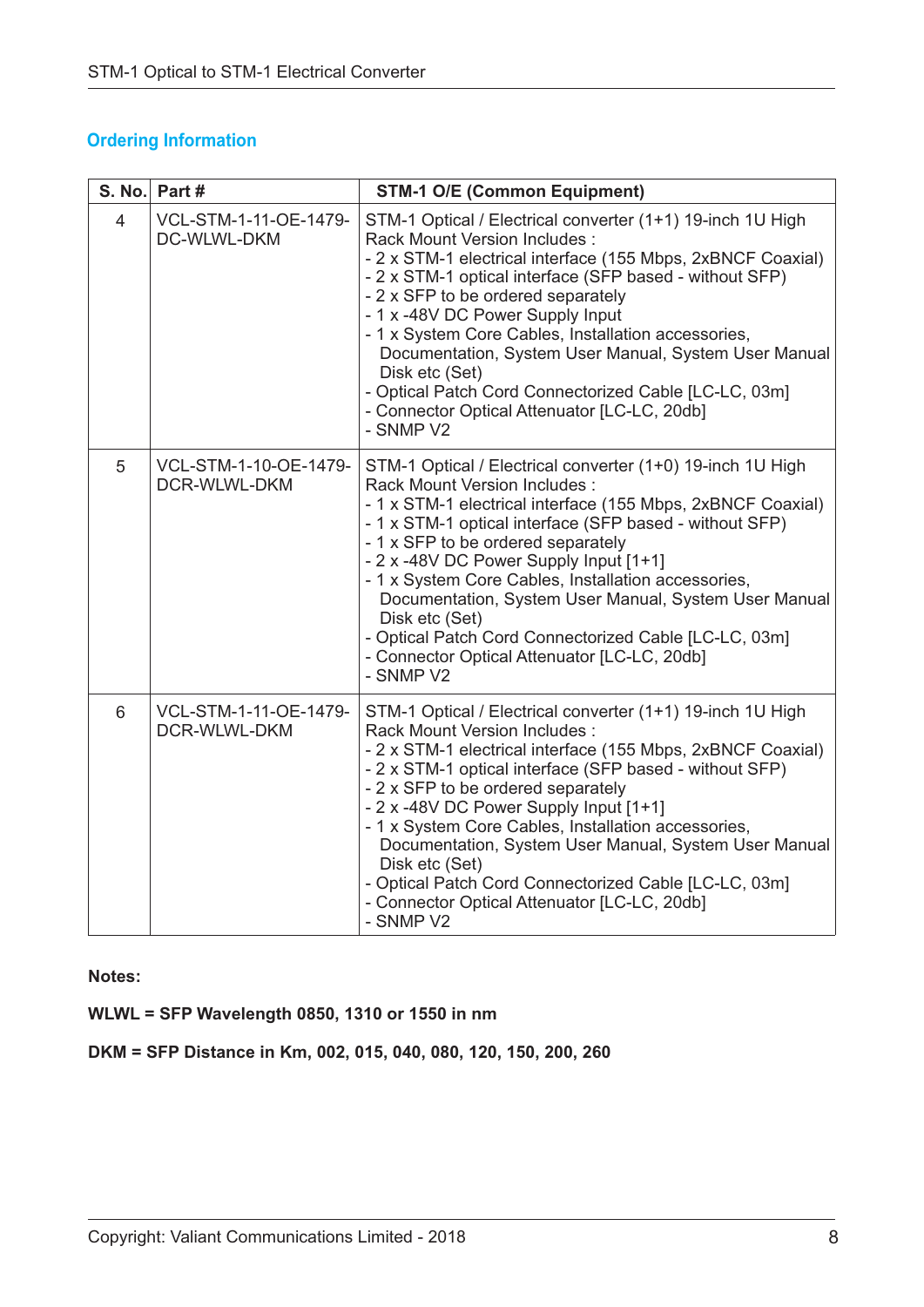| <b>S. No.</b>  | Part#         | <b>SFP Description</b>                       | <b>Wave</b> | <b>Distance</b> |
|----------------|---------------|----------------------------------------------|-------------|-----------------|
|                |               |                                              | Length      |                 |
| $\mathbf{1}$   | VCL-EMOD-0262 | 155Mbps SFP Transceiver                      | 850nm       | 2Km             |
|                |               | SDH/STM-1, SONET/OC-3, Duplex LC,            |             |                 |
|                |               | MMF, +3.3V, MSA, DDM, External               |             |                 |
|                |               | Calibration, RoHS                            |             |                 |
|                |               | [1 SFP for 1+0, 2 SFP for 1+1 configuration] |             |                 |
| $\overline{2}$ | VCL-EMOD-0193 | 155Mbps SFP Transceiver                      | 1310nm      | 15Km            |
|                |               | SDH/STM-1, SONET/OC-3, Fast Ethernet,        |             |                 |
|                |               | S-1.1, Duplex LC, SMF, +3.3V, MSA, DDM,      |             |                 |
|                |               | <b>External Calibration, RoHS</b>            |             |                 |
|                |               | [1 SFP for 1+0, 2 SFP for 1+1 configuration] |             |                 |
| 3              | VCL-EMOD-0194 | 155Mbps SFP Transceiver                      | 1310nm      | 40Km            |
|                |               | SDH/STM-1, SONET/OC-3, Fast Ethernet,        |             |                 |
|                |               | L-1.1, Duplex LC, SMF, +3.3V, MSA, DDM,      |             |                 |
|                |               | <b>External Calibration, RoHS</b>            |             |                 |
|                |               | [1 SFP for 1+0, 2 SFP for 1+1 configuration] |             |                 |
| $\overline{4}$ | VCL-EMOD-0217 | 155Mbps SFP Transceiver                      | 1550nm      | 80Km            |
|                |               | SDH/STM-1, SONET/OC-3, Fast Ethernet,        |             |                 |
|                |               | L-1.2, Duplex LC, SMF, +3.3V, DDM, External  |             |                 |
|                |               | Calibration, RoHS                            |             |                 |
|                |               | [1 SFP for 1+0, 2 SFP for 1+1 configuration] |             |                 |
| 5              | VCL-EMOD-0156 | 155Mbps SFP Transceiver                      | 1550nm      | 120Km           |
|                |               | SDH/STM-1, SONET/OC-3, LR-2/LR-3, Fast       |             |                 |
|                |               | Ethernet L-1.2, Duplex LC, SMF, +3.3V, MSA,  |             |                 |
|                |               | DDM, External Calibration, RoHS              |             |                 |
|                |               | [1 SFP for 1+0, 2 SFP for 1+1 configuration] |             |                 |
| 6              | VCL-EMOD-0243 | 155Mbps SFP Transceiver                      | 1550nm      | 150Km           |
|                |               | SDH/STM-1, SONET/OC-3, L-1.2, Duplex         |             |                 |
|                |               | LC, SMF, +3.3V, MSA, DDM, External           |             |                 |
|                |               | Calibration, RoHS                            |             |                 |
|                |               | [1 SFP for 1+0, 2 SFP for 1+1 configuration] |             |                 |
| $\overline{7}$ | VCL-EMOD 0171 | 155Mbps SFP Transceiver                      | 1550nm      | 200Km           |
|                |               | SDH/STM-1 L-1.2, Duplex LC, SMF, +3.3V,      |             |                 |
|                |               | DDM, External Calibration, RoHS              |             |                 |
|                |               | [1 SFP for 1+0, 2 SFP for 1+1 configuration] |             |                 |
| 8              | VCL-EMOD 0244 | 155Mbps SFP Transceiver                      | 1550nm      | 260Km           |
|                |               | SDH/STM-1, SONET/OC-3, Fast Ethernet,        |             |                 |
|                |               | L-1.2, Duplex LC, SMF, +3.3V, DDM, Internal  |             |                 |
|                |               | Calibration, RoHS                            |             |                 |
|                |               | [1 SFP for 1+0, 2 SFP for 1+1 configuration] |             |                 |